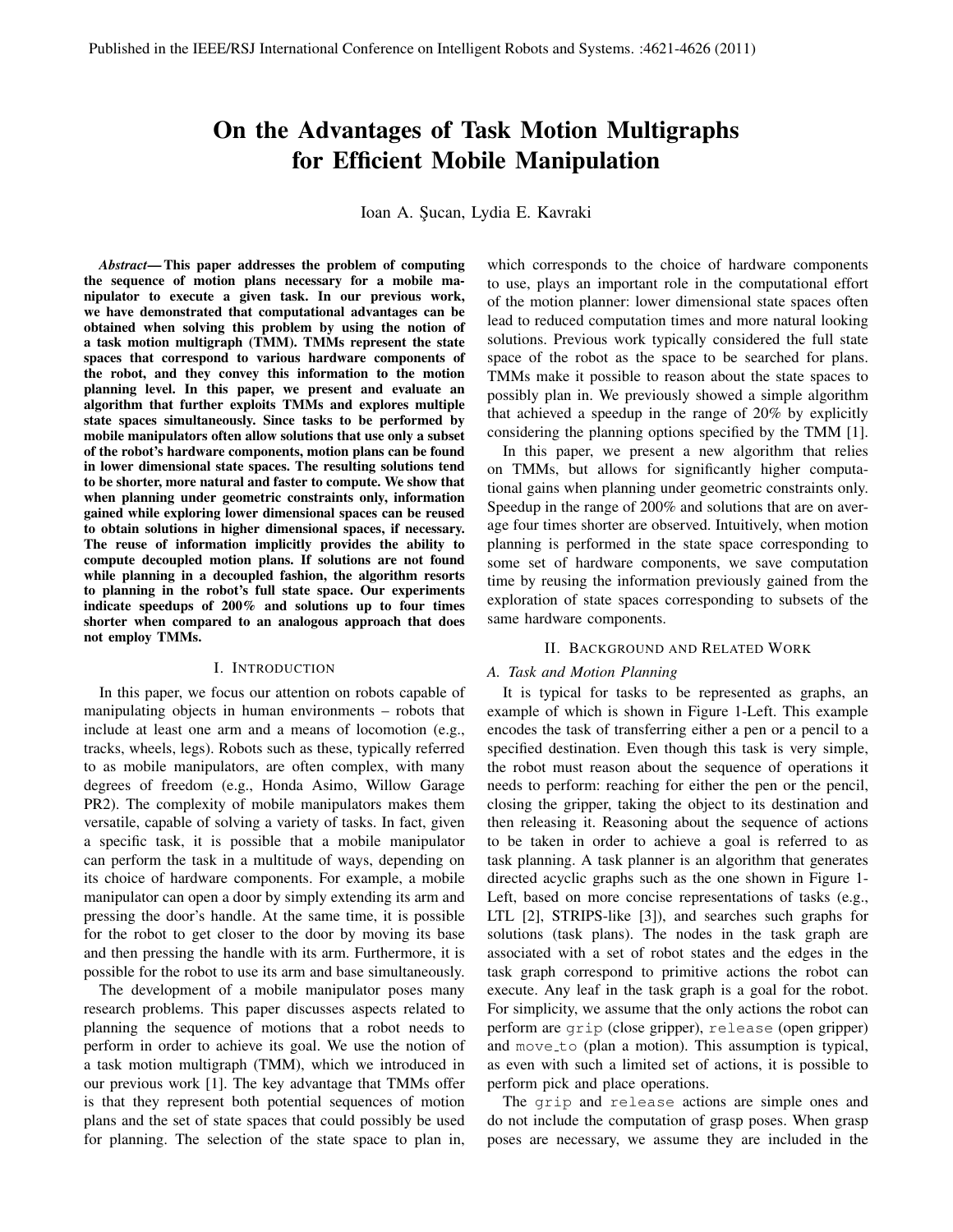task graph's nodes. The computation of such grasp poses is possible using grasp reasoning systems (e.g., [4]).

The move to actions are referred to as *motion planning actions* because they require motion planning – the computation of a motion plan that connects two given robot states. In this work however, we are planning under geometric constraints only, and we assume that motion plans are represented as sequences of motion segments, and that each motion segment can be represented as a pair of robot states. It is a well known fact that when a sequence of motion plans needs to be computed as part of a solution to a task, it is possible that the way certain motion plans are computed influences the feasibility of subsequent motion plans. For this reason, a significant amount of work has been done towards the development of algorithms that compute task and motion plans simultaneously (e.g., [5]–[10]).

## *B. Previous Work*

A generic description of a large body of previous work is that a task graph is automatically constructed based on some specification (e.g., LTL, STRIPS-like), and motion plans are computed with a sampling-based motion planner [11], [12]. Sampling-based motion planners are typically preferred due to their ability to quickly compute motion plans in high-dimensional spaces. In some of the previous work, the focus is on quickly computing task plans. For example, a hierarchical representation of tasks can be used to reduce the time taken to generate task graphs [9], or the robot can quickly commit to actions before having a complete plan [10]. In those works, a motion planner is used to implement primitive actions akin to our definition of move\_to. In other works [7], [8], roadmaps [13] are used for motion planning, and task and motion planning are interleaved. The information gained from the exploration of the roadmaps is used at the task planning level to determine potentially feasible sequences of actions. Ideas related to interleaving motion planning with the computation of discrete plans have also been explored (e.g., [14]).

One idea related specifically to the improvement discussed in this paper is that of constructing a "relative roadmap" [8]. In that work, similar motion planning queries are solved by reusing exploration information at different locations in the environment and applying geometric transformations. A relative roadmap is constructed in a virtual environment that includes only an object to grasp. Multiple plans that achieve the grasp are computed and stored. When the particular object needs to be grasped, the previously computed plans are transformed to match the location of the object in the real environment and are then used to bootstrap the search for valid grasping plans. This is different from our work because we reuse information across spaces of different dimensionalities and we do not use geometric transformations.

## *C. Task Motion Multigraphs*

In recent work [1] we introduced the concept of a task motion multigraph (TMM). This is a data structure that represents the possible sequences of motion planning actions  $(move_to, for the purpose of this paper), in a multigraph.$  In addition to the information in a task graph, a TMM also represents the set of possible state spaces in which motion plans could be computed. The set of available planning spaces corresponds to the possible combinations of hardware components, and hence, degrees of freedom (DOF), that the robot may use to perform its task.

*Example:* Figure 1-Right shows a TMM corresponding to the task graph in Figure 1-Left. Graph edges that correspond to grip and release actions are contracted and each graph edge that corresponds to a move\_to action is replaced by a multiset of TMM edges, each TMM edge being labeled with the set of joints to be actuated along that edge. The removal of grip and release actions does not mean these actions are not to be performed, but only that they are ignored for the purpose of motion planning.



Fig. 1. Left: The task graph for retrieving either a pen or a pencil. Right: The task motion multigraph (TMM) – only actions that require motion planning are kept. For every action, multiple TMM edges are created, one for each set of joints potentially used for motion planning.  $Jb =$  joints in base,  $Ja =$  joints in arm,  $Jab =$  joints in arm and base.

*Notation:* Let the mobile manipulator consist of a set of joints J. The full state space of the robot,  $\mathcal{X}_J$ , is implicitly defined by *J*. Let  $J = \{J_1, J_2, \ldots, J_h | J_i \subseteq J, i = 1, \ldots, h\}$ contain the (not necessarily disjoint) user defined sets of joints that correspond to the hardware components we are interested in potentially planning motions for. In the general case,  $J_i$  may depend on what controllers are available. For example, for a mobile manipulator with two arms and an omni-directional base, the sets of joints  $J_i, i \in \{1, 2, 3\}$ could correspond to the joints in the left arm, the joints in the right arm and the special SE(2) joint corresponding to the base,  $J = \bigcup_i J_i$ .

For convenience, we restate the following definition [1]:

*Definition:* A *task motion multigraph* (TMM) is a directed acyclic multigraph  $G_M = (V_M, E_M)$  such that:

•  $V_M = \{v | Q(v) \subset \mathcal{X}_J\}$  is a set of vertices. Every vertex v is associated with a set of robot states  $Q(v) \subseteq \mathcal{X}_I$ ;  $Q(v)$ can be explicitly specified as a set of states or implicitly specified in a manner that allows sampling.

Let  $A = \{a = (v_i, v_j) | v_i \neq v_j, v_i, v_j \in V_M \}$  be the set of pairs of nodes between which motion planning actions exist. Let  $label(a) = (Act, Env_a)$ . For the purposes of this paper, Act is always move  $\pm$ o. At the start of the action, the robot is at a state  $x \in Q(v_i)$  and at the end of the action, the robot is at a state  $x' \in Q(v_j)$ .  $Env_a$  defines the environment in which motion plans between  $v_i$  and  $v_j$  are to be computed.

•  $E_M$  is a multiset of edges representing all the motion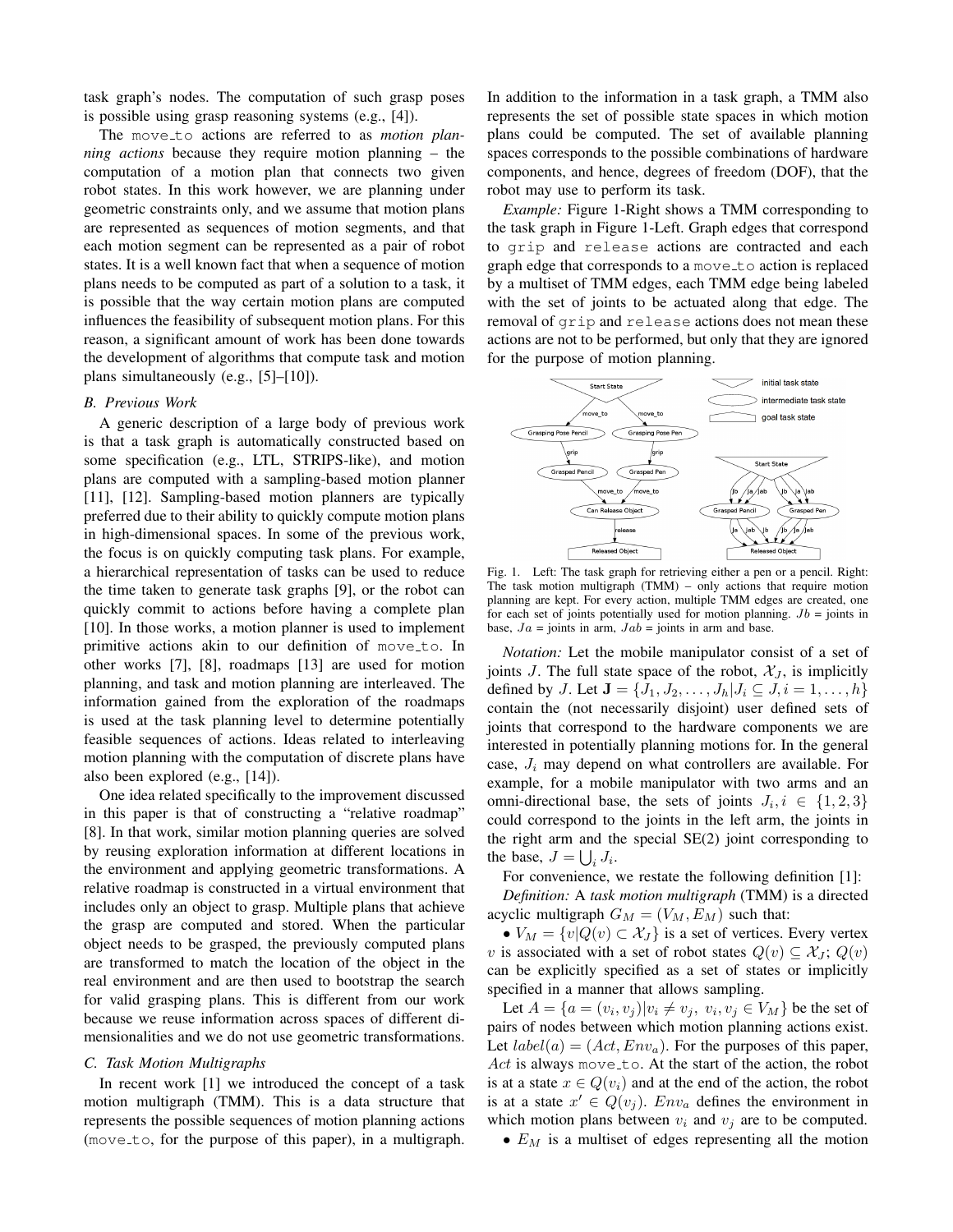planning options between pairs of nodes  $(v_i, v_j) \in A$ ,  $E_M = \bigcup_{a \in A} E_{M,a}$ , where  $E_{M,a}$  is a multiset. For each  $a = (v_i, v_j) \in A$  and  $label(a) = (Act, Env_a), E_{M,a} =$  ${e_k = (v_i, v_j) \mid k \in \{1, ..., 2^{|J|} - 1\}}$  and  $label(e_k) =$  $(Act, Env_a, J_{e_k}),$  $J_{e_k} = \bigcup_{j \in \mathbf{b}(k)} j, \mathbf{b} : \{1, \ldots, 2^{|J|} - 1\} \to 2^J \setminus \{\emptyset\}$  is a bijection,  $2^J$  is the power set of J.

Intuitively, for every motion planning action, the TMM contains an edge for every state space that could possibly be used to plan for that action. For example, the TMM in Figure 1-Right conveys that for every action, it could be possible to plan in the state spaces that correspond to the base, the arm, or the Cartesian product of the base and the arm. In the worst case, the TMM will have  $(2<sup>h</sup> - 1) \cdot k$  edges, where  $k$  is the number of motion planning edges in the input task graph and  $h$  is the number of hardware components considered (the cardinality of J). Given a particular robot, it is usually possible that with domain knowledge, some of the edges in the TMM can be pruned. For example, it is unlikely that planning a turn for the robot's head requires that the spaces corresponding to the robot's base or arms need to be considered individually. For completeness purposes, it is recommended that the full state space of the robot,  $\mathcal{X}_I$ , always be included as an option. For the remainder of the paper we will assume a TMM is available as input. For a discussion on how TMMs can be constructed, please see our previous work [1].

#### III. MULTI-SPACE EXPLORATION

In our previous work we showed that given a TMM, even a simple algorithm can lead to reduced computational effort when computing the sequence of motion plans necessary for a robot to perform its task [1]. The reduced computation came from the preference towards planning in lower dimensional spaces. In this paper, we show how to further leverage the information contained in the TMM to decrease computational effort even more. At the same time, we obtain shorter solutions. When planning in higher dimensional spaces is required to find solutions, information from the exploration of lower dimensional spaces is reused. Samples generated while exploring lower dimensional projections  $\mathcal{X}_{J^{\prime\prime}}$  are lifted to the full state space of the robot and to higher dimensional projections  $\mathcal{X}_{J'}$ ,  $J'' \subseteq J'$ . Thus, when reverting to planning in higher-dimensional spaces, the motion planner does not start from scratch. An additional feature of our approach is that it can implicitly perform decoupled planning [12], as discussed later.

# *Preliminaries*

Let  $G_M = (V_M, E_M)$  be the TMM given as input. For every edge  $e = (v_a, v_b) \in E_M$ ,  $label(e) = (Act, Env, J_e)$ , we define the following operators:

- $M(e) = \{(v'_a, v'_b) \in E_M | v_a = v'_a, v_b = v'_b\}$ , the multiset of edges that connect the same pair of nodes as  $e$ , •  $Joints(e) = J_e$ , the set of joints e corresponds to,
- 

•  $Space(e) = \mathcal{X}_{J_e}$ , the state space  $J_e$  implicitly defines. Let  $\mathcal{X}_J$  be the full state space of the robot. Given  $x \in \mathcal{X}_J$ and  $y \in \mathcal{X}_{J'}$ ,  $J' \subset J$ , we define  $Lift(y, x) \in \mathcal{X}_J$  be the state

that has the same values as  $y$  for the joints in  $J'$  and the same values as x for the joints in  $J\backslash J'$ . The inverse operation of Lift() is  $Project()$ . For  $x \in \mathcal{X}_J$ ,  $Project(x, \mathcal{X}_{J'}) = y \in$  $\mathcal{X}_{J'}$ , where y has the same values as x for the joints in  $J'$  $(y$  is an orthogonal projection of x).

## *A. Generic Planning with TMMs*

The overall structure of our method is shown in Algorithm 1. This structure follows our previous work [1], and we repeat it here for convenience. Algorithm 1 proceeds iteratively until a solution is found or a maximum allowed time  $(MaxT)$  is exceeded. There are two main steps in the iteration. The first step [lines 2-4] aims to find motion plans for TMM edges that are closer to the goal (greedily selected). If no progress towards the goal is made, the second step [lines 5-7] is executed. The second step aims to find motion plans for TMM edges selected stochastically, so that probabilistic completeness can be achieved.

| <b>Algorithm 1 TMM-Computation</b> ( $G_M = (V_M, E_M)$ ) |                                                                                      |
|-----------------------------------------------------------|--------------------------------------------------------------------------------------|
|                                                           | 1: while $time spent < MaxT$ do                                                      |
| 2:                                                        | $P \leftarrow$ ShortestPath $(G_M)$                                                  |
| 3:                                                        | $edge \leftarrow$ SelectEdgeFromPath(P)                                              |
| 4:                                                        | $(\text{edge}', \text{sol}) \leftarrow \text{TMM-MotionPlan}(\text{edge}, \Delta t)$ |
| 5:                                                        | <b>if</b> $sol =$ nil <b>then</b>                                                    |
| 6:                                                        | $nextEdge \leftarrow SelectEdge(E_M \backslash M(edge))$                             |
| 7:                                                        | $(edge', sol) \leftarrow \text{TMM-MotionPlan}(nextEdge, \Delta t)$                  |
| 8:                                                        | <b>if</b> sol $\neq$ nil <b>then</b>                                                 |
| 9:                                                        | RecordSolution(edge', sol)                                                           |
| 10:                                                       | <b>if</b> HaveFullDimensionalSolution( $G_M$ ) then                                  |
| 11:                                                       | <b>return</b> ExtractSolution( $G_M$ )                                               |
|                                                           | 12: $return$ $ni$ $l$                                                                |
|                                                           | Algorithm 1 begins with the computation of the shortest                              |

path in the TMM [line 2]. The cost of a TMM edge  $e$ ,  $label(e) = (Act, Env_e, J_e)$  is

$$
\begin{array}{lcl} cost(e) & = & \exp \left( 1 + \dfrac{dim(\mathcal{X}_{J_e})}{\max_{J} dim(\mathcal{X}_{J})} \right) \cdot scost(e) \\ & = & \left\{ \begin{array}{l l} 1 & \mbox{if } sol \\ s \cdot (1+t) \cdot \left( 1 + \frac{d_L(e)}{d_R(e) + d_L(e)} \right) & \mbox{if not } sol, \end{array} \right. \end{array}
$$

where  $dim(\cdot)$  is the dimension of a space, s represents the number of times e was selected for motion planning (starts at 1),  $t$  is the number of seconds already spent planning motions along  $e$ ,  $d<sub>L</sub>(e)$  represents the number of TMM edges from e to the nearest leaf,  $d_R(e)$  represents the number of TMM edges from  $e$  to the root, and sol is a flag indicating whether any motion plans have been found for  $e \,$  [1].

*SelectEdgeFromPath()* selects the edge that is closest to a leaf in the TMM and that has no motion plan associated to it [line 3]. A call to *TMM-MotionPlan()* [line 4] is then made, which replaces the direct call to a motion planner we had in our previous work, with a more complex implementation described later in Algorithm 2. If no solution is found, *TMM-MotionPlan()* is called again on an additional TMM edge returned by *SelectEdge()*. When *TMM-MotionPlan()* finds a solution, *RecordSolution()* is called. *TMM-MotionPlan()* may choose to switch the TMM edge it is planning for, so it also returns the edge it computed a solution for, when a solution is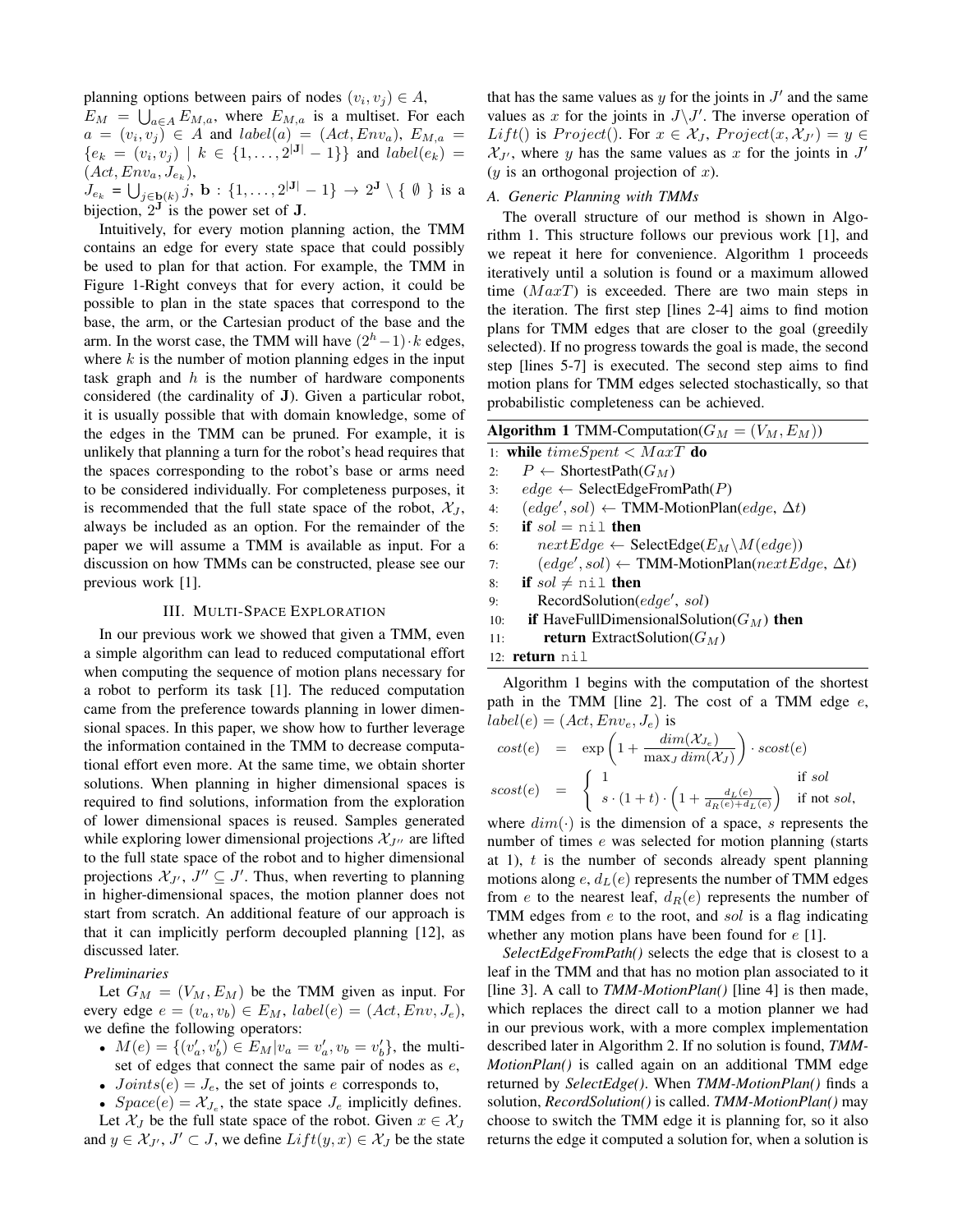found. For a TMM edge  $e = (v_a, v_b)$ , *RecordSolution()* adds the reached robot state to a set of reached states  $R(v_b) \subset$  $Q(v_b)$ . Initially  $R(v) = \emptyset$  for all  $v \in V_M$  except for the root:  $R(root) = Q(root)$ . For more details on Algorithm 1, please see our previous work [1].

## *B. Exploring Multiple Spaces Simultaneously*

The core of our proposed improvement is in Algorithm 2. Given a TMM edge  $edge = (v_a, v_b)$  and an amount of time  $\Delta t$ , Algorithm 2 computes a valid motion between  $v_a$  and  $v_b$ along a TMM edge in  $M(edge)$  within the amount of time  $\Delta t$ , or terminates with failure. Our approach assumes the availability of a bi-directional motion planning algorithm. An instance of such an algorithm (edge.mp) and storage for its generated exploration information are associated to every edge in the TMM. Sampling-based planners would be typically used for *edge*.mp, but the only needs for an algorithm to be usable are that it must allow: *1)* access to the valid motion segments it generates in its exploration (*read-NextValidMotionSegment()* function used in Algorithm 2), and *2)* a means of incorporating information about new valid motion segments that are computed externally (*addValidMotionSegment()* function used in Algorithm 2).

Algorithm 2 manages the exploration information generated by the motion planning instances associated to the TMM's edges. Significant computational gains can be obtained by sharing exploration information between the planning instances. The overall memory consumption of our approach is not affected negatively, as we will show later. Our approach requires essentially no changes to the underlying motion planner: the sharing of exploration information is managed completely by Algorithm 2.

## *Algorithm*

The first time *TMM-MotionPlan()* is called for edge, input states are added for all edges in  $M(edge)$  [lines 1-3 Algorithm 2, Algorithm 3]. *ActivatePlanner()* starts the motion planner corresponding to edge, and stops any other running motion planner instance, if one is active [line 4]. We further assume the motion planner is automatically deactivated when *TMM-MotionPlan()* terminates.

The body of Algorithm 2 is a three part iterative process. At every iteration, the *readNextValidMotionSegment()* function is called [line 5] to obtain a pair of states  $(x_p,$  $x$ ) that represent a new valid motion segment discovered by the motion planner in use. Information gained at each iteration is propagated to higher dimensional spaces in the first part of the algorithm. When solutions are found in lower dimensional spaces, part two decides whether to report a solution or to switch to planning in different state spaces. Part three switches to planning in higher dimensional spaces if slow progress is detected. More details on these parts follow.

*1) Part one* of Algorithm 2 [lines 7-13] shares information gained from the exploration of  $Spaceedge)$  with motion planners that could potentially be called for other edges in  $M(edge)$ . The goal is to reuse information between planning instances, so that if planning in higher dimensional spaces is needed, the planner does not start from scratch.

If the motion segment between states  $x_p \in Space$  (edge) and  $x \in Space-edge)$  is valid, an equivalent motion segment from  $y_p \in Space(e')$  to  $y \in Space(e')$  can be constructed for some edges  $e' \in M(edge)$ . The condition on edges  $e'$  is that  $Joints(edge) \subset Joints(e')$ . For example, for the TMM in Figure 1-Right, exploration in the space  $\mathcal{X}_{J_{arm}}$  would lead to progress in the state space  $\mathcal{X}_{J_{arm+base}}$  as well. To compute the equivalent motion segment, the states  $x_p$  and x first need to be lifted to the full state space of the robot,  $\mathcal{X}_{J}$ . This can always be done because a plan from the original input state to  $x_p$  and x is known. All joint values are known for the original input state, so states  $x_p$  and x can be lifted to  $X_J$  by filling in the missing joint values with the ones from the input states. The lifted states can then be projected to  $Space(e')$ , yielding a valid motion segment that can be added to the motion planner instance exploring  $Space(e')$ [lines 10-13]. In the worst case scenario, there could be  $2^{|J|-1} - 1$  sets J' such that  $Joins(edge) \subset J'$ . While the number of state spaces to keep track of is exponential, the validity of a motion (collision checking) is evaluated only once. Furthermore, when the validity check is performed, all the robot parts need to be checked for collision, and the full robot state is actually already constructed. The process of lifting and projecting that state can be made very efficient.

*2) Part two* of Algorithm 2 [lines 14-24] handles the construction of solution plans and the possibility of decoupled planning. When a solution is found in  $Space(edge)$ , it is possible that not all of the joints for the input start and goal states are matched, since a plan was found only for a subset of the joints of the robot (e.g., a plan for the base only, will not ensure that the arm has moved to its correct state). In that case, planning is subsequently attempted for a subset of the unmatched set of joints.

The *FullDimensionalSolution()* routine checks if the obtained solution covers all the dimensions of  $\mathcal{X}_I$  [line 16]. If  $Space (edge) = X_J$ , *FullDimensionalSolution*() will return true. If an incomplete solution is found, more planning needs to be done, perhaps in a different state space. The *NextPlanningEdge()* routine decides which edge to switch to. A constraint at this point is that no edge is active more than once (mechanism implemented with the edge.used variable) to avoid infinite recursion. *NextPlanningEdge()* identifies a TMM edge  $e'$  whose corresponding joint values differ between the start and goal states, such that the dimension of  $Space(e')$  is minimal. For example, if planning for the base, left arm and right arm, it may be necessary to switch to the space corresponding to the left arm after having succeeded at planning a motion for the base alone. This is because even though an SE(2) plan for the robot's base was found, the arm may not be at the desired state. In order to reuse the incomplete solution found while planning in  $Space (edge),$ additional input states are added [line 22, 23]. Because the motion planner we use is bi-directional, a connection state  $x_c \in Spaceedge)$  along the solution exists such that  $x_c$  is connected to both a starting state and a goal state. The state  $x_c$  can be lifted to  $\mathcal{X}_J$  in two ways, using either of the input states it is connected to [lines 20,21]. Although  $x_c^s \neq x_c^g$ ,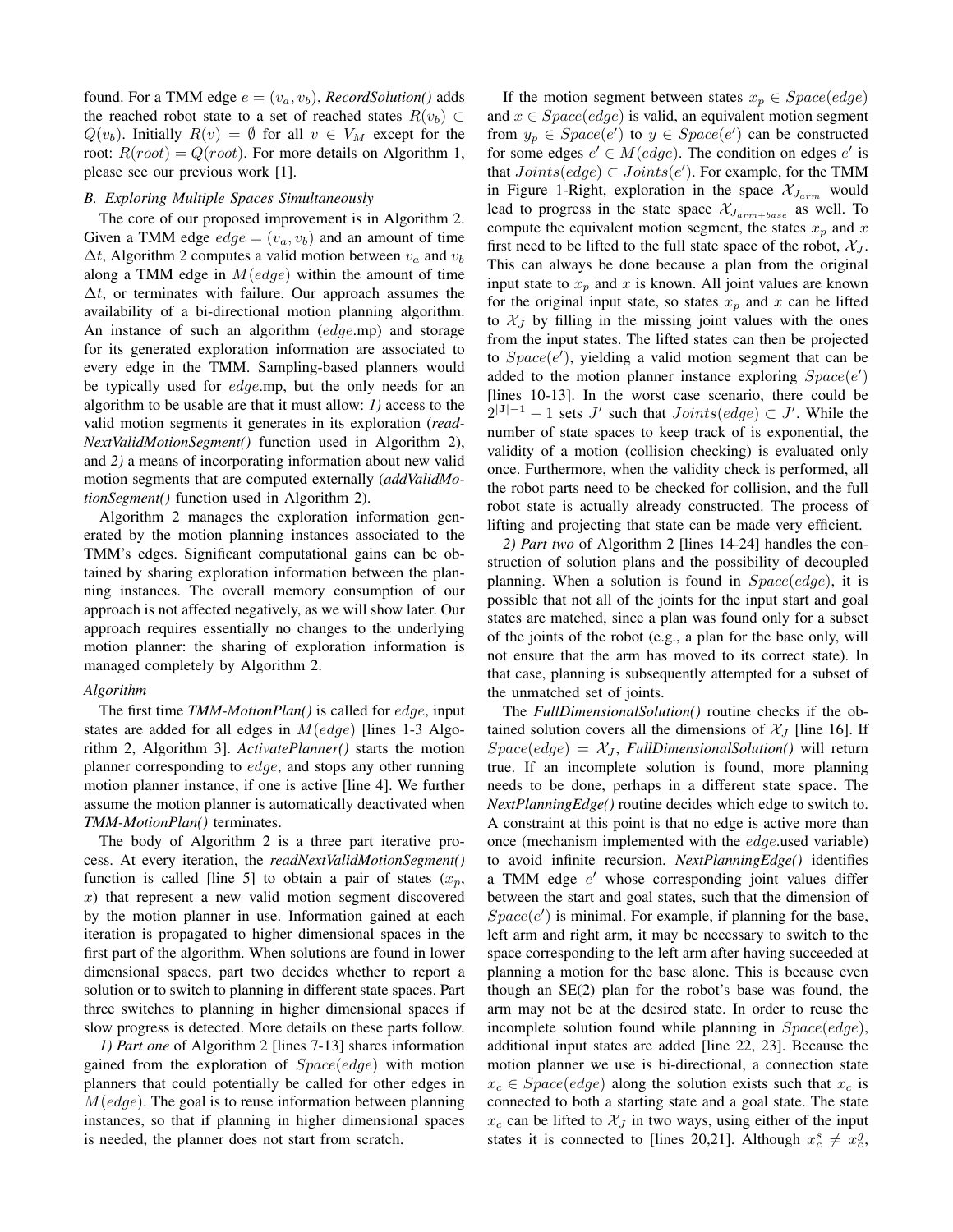they do not differ for the joints in  $Joints(edge)$ . Subsequent planning in  $Space(e')$  may quickly lead to a solution. This is in fact a form of decoupled planning [11], [12]. For example, a motion for the base could be planned first, and a motion for the arm could be planned subsequently. This approach may lead to faster computation of solutions, but it is not a complete approach.

| <b>Algorithm 2</b> TMM-MotionPlan( $edge = (v_a, v_b)$ , $\Delta t$ )     |  |  |
|---------------------------------------------------------------------------|--|--|
| 1: if not AddedInputStates( $edge$ ) then                                 |  |  |
| TMM-AddInputStates(edge, $R(v_a)$ , $Q(v_b)$ )<br>2:                      |  |  |
| ActivatePlanner(edge.mp)<br>3:                                            |  |  |
| while $timeSpent < \Delta t$ do<br>4:                                     |  |  |
| $(x_p, x) \leftarrow edge$ .mp.readNextValidMotionSegment()<br>5:         |  |  |
| Part 1: // share information between planning spaces                      |  |  |
| <b>if</b> $x \neq n$ il then<br>6:                                        |  |  |
| for $e' \in M(edge)$ do<br>7:                                             |  |  |
| if $Joints(edge) \subset Joints(e')$ then<br>8:                           |  |  |
| $spe \leftarrow Space(e')$<br>9:                                          |  |  |
| $y_p \leftarrow Project(Lift(x_p, Root(x_p)), spc)$<br>10:                |  |  |
| $y \leftarrow Project(Lift(x, Root(x)), spc)$<br>11:                      |  |  |
| e'.mp.addValidMotionSegment( $y_p$ , $y$ )<br>12:                         |  |  |
| Part 2: // report solution or plan for remaining dimensions               |  |  |
| <b>if</b> edge.mp.haveSolution() <b>then</b><br>13:                       |  |  |
| $(sol, x_c) \leftarrow edge.\text{mp.getSolution}()$<br>14:               |  |  |
| <b>if</b> FullDimensionalSolution(sol) <b>then</b><br>15:                 |  |  |
| <b>return</b> $\text{(edge, sol)}$<br>16:                                 |  |  |
| $edge.\text{used} \leftarrow \text{True}$<br>17:                          |  |  |
| $e' \leftarrow$ NextPlanningEdge( $M(edge)$ )<br>18:                      |  |  |
| $x_c^s \leftarrow Lift(x_c,StartRoot(x_c))$<br>19:                        |  |  |
| $x_c^g \leftarrow Lift(x_c, GoalRoot(x_c))$<br>20:                        |  |  |
| TMM-AddInputStates(e', $\{x_c^s\}$ , $\{x_c^g\}$ )<br>21:                 |  |  |
| <b>return</b> TMM-MotionPlan( $e'$ , $\Delta t - timeSpent$ )<br>22:      |  |  |
| Part 3: // if slow progress, switch to higher dimensional spaces          |  |  |
| <b>if</b> SlowProgress() and $Space(edge) \neq \mathcal{X}_J$ then<br>23: |  |  |
| for $e' \in M(edge)$ do<br>24:                                            |  |  |
| if $Joints(edge) \subset Joints(e')$ then<br>25:                          |  |  |
| <b>return</b> TMM-MotionPlan( $e'$ , $\Delta t$ -timeSpent)<br>26:        |  |  |
| return nil<br>27:                                                         |  |  |

*3) Part three* of Algorithm 2 ensures that *TMM-MotionPlan()* eventually degrades to simply calling the motion planner for  $\mathcal{X}_J$  [lines 25-28]. If slow progress is detected, a switch is made to a strictly higher dimensional space that requires planning for a larger set of joints. The condition we use for detecting slow progress is that the distance between the set of states connected to starting states and the set of states connected to goal sates does not decrease for two thousand iterations. Due to this degradation policy, if the underlying motion planner is (probabilistically) complete, the same property is maintained for *TMM-MotionPlan()*.

# IV. EXPERIMENTS

### *A. Experimental Setup*

To test our proposed approach, we defined an office-like environment, show in Figure 2-Left. The task plan to be executed is shown as a task graph in Figure 2-Right. The robot we used for our simulations is the PR2 from Willow Garage. The robot components we defined were the left arm (7 DOF), the right arm (7 DOF) and the base (3 DOF). Thus, for every edge in the task graph, seven  $(2^3-1)$  corresponding edges were constructed in the TMM. This represents the worst case scenario, as not all edges would be necessary in practical applications. For example, the edge corresponding to the left and right arms is usually unnecessary. Furthermore, the regions marked in Figure 2-Left always differ in all the robot's components, so planning for all 17 joints is always necessary. This is an artificial example that makes the original version of our algorithm [1] always fail when attempting to find solutions in lower dimensional spaces. As a result, simply planning in the full 17 DOF state space is faster. We used RRT-Connect [15] as the underlying planner in Algorithm 2 because it is a simple and well established algorithm. However, other algorithms could be used as well. Planning is done under geometric constraints only and the implementation used is from OMPL [16].

| <b>Algorithm 3 TMM-AddInputStates</b> (edge, s, g) |                                                      |  |
|----------------------------------------------------|------------------------------------------------------|--|
|                                                    | 1: for $e' \in M(edge)$ do                           |  |
| 2:                                                 | $e'.\text{mp.addInputStates}(Project(s, Space(e')),$ |  |
|                                                    | Project(g, Space(e'))                                |  |
|                                                    |                                                      |  |



Fig. 2. Left: The environment in which the PR2 is operating. The robot is represented in the bottom right corner of the environment, for an impression of scale. The regions  $(rx)$  to be visited are marked by arrows indicating the robot's pose. Multiple poses per region are possible. Right: The sequence of motion plans to be computed (ROOT is start, r8 is the goal).

We compare our work to the approach that uses only a graph. We use Algorithm 1, but give it as input a graph in which edges correspond to the full state space of the robot. Furthermore, instead of of calling *TMM-MotionPlan()*, we call RRT-Connect directly. Although the implementation of our TMM-based approach is easily parallelizable, we use a single threaded implementation in our experiments.

### *B. Experimental Results*

Figure 3 shows the results of computing a solution for the task described in Figure 2 using both our TMM approach with Algorithm 2 and the graph approach. The results are averaged over 30 runs. The success rate is 100% for both